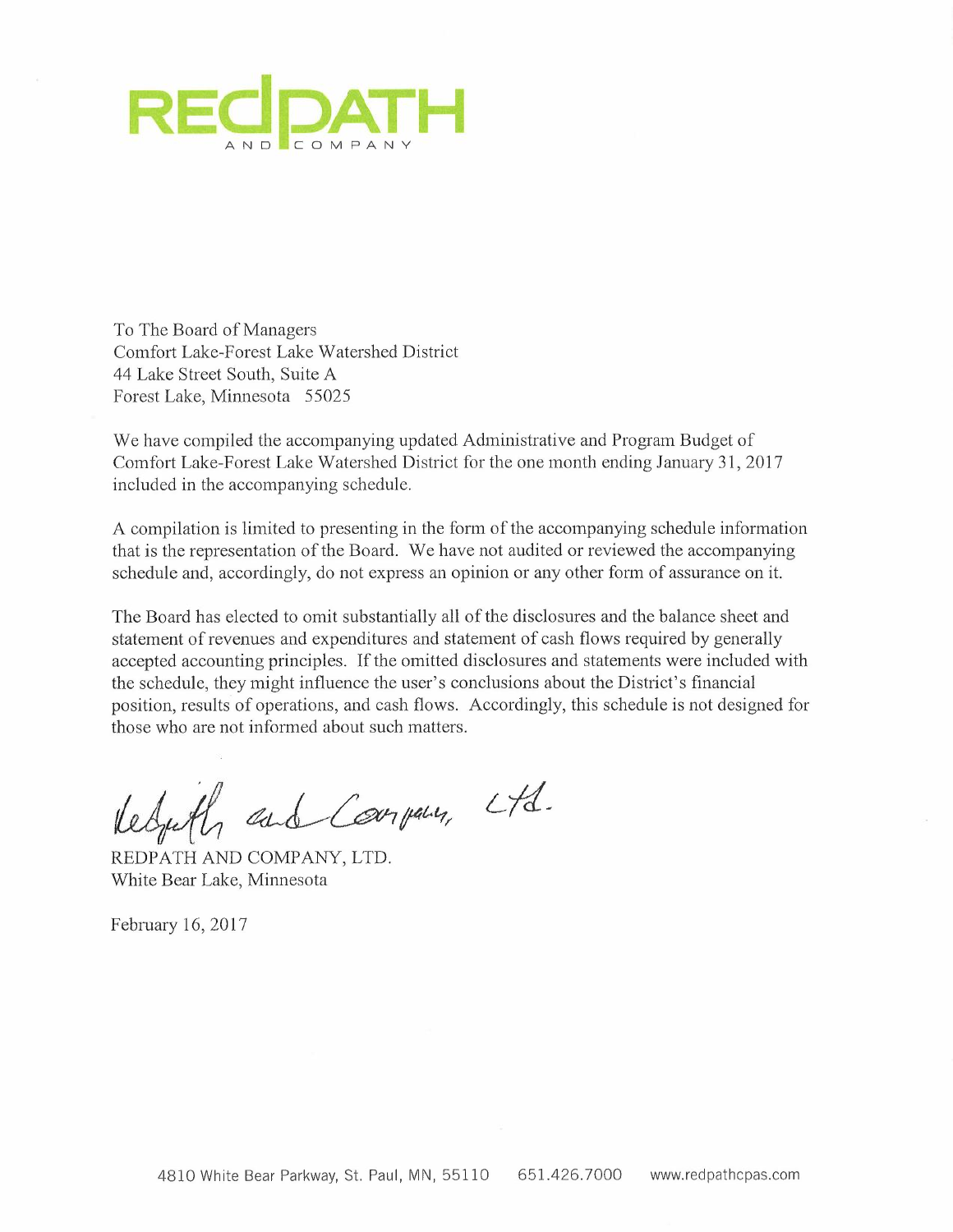#### **Comfort Lake-Forest Lake Watershed District**

**Treasurer's Report February 23, 2017**

| <b>INCOME</b> for the period | 1/1/2017 | to       | 1/31/2017 |                                    |                         |                        |              |
|------------------------------|----------|----------|-----------|------------------------------------|-------------------------|------------------------|--------------|
| Source                       | Ck. Date | Dep Date | Amount    | <b>Description</b>                 | Account                 | Check#                 | $Acct \#$    |
| <b>Washington County</b>     | 01/25/17 | 01/25/17 |           | 8,802.47 Tax Levy Settlement-Final | Tax Levy-Washington     | $\qquad \qquad \cdots$ | 1-000-3101   |
| Chisago County               | 01/25/17 | 01/30/17 |           | 1,111.35 Tax Levy Settlement-Final | Tax Levy-Chisago        | 206136                 | 1-000-3102   |
| Forest Lake Association      | 01/30/17 | 01/30/17 |           | 250.00 Master Watershed Stewards   | Income-Master Watershed | 2426                   | 3-005-A-3900 |
| MidWest One Bank             | $--$     | 01/31/17 |           | 4.12 January Interest              | Interest Income         | $---$                  | 1-000-3700   |
| MidWest One Bank-Investments | $--$     | 01/31/17 |           | 7.15 January Interest              | Interest Income         | $---$                  | 1-000-3700   |
| First State Wyoming-Savings  | $--$     | 01/31/17 |           | 417.02 January Interest            | Interest Income         | $---$                  | 1-000-3700   |
| Total Income for period      |          |          | 10.592.11 |                                    |                         |                        |              |

| <b>EXPENSES for the period</b>    | 1/1/2017  | to       | 1/31/2017 |                                         |                                  |         |              |
|-----------------------------------|-----------|----------|-----------|-----------------------------------------|----------------------------------|---------|--------------|
| Payee                             | Inv. Date | Pay Date |           | <b>Amount Description</b>               | Account                          | Check # | Acct#        |
| Advanced Integrated Tech.         | 02/06/17  | 02/23/17 | 213.89    | <b>Telephone/Internet Expense</b>       | Telephone/Internet               | 5215    | 1-002-4240   |
| Barr Engineering (2016)           | 01/31/17  | 02/23/17 | 3,766.23  | <b>Engineering Expense</b>              | Moody Wetland Rehab.             | 5216    | 5-421-A-4500 |
| City of Forest Lake (2016)        | 01/31/17  | 02/23/17 | 117.13    | Utilities                               | <b>Utilities</b>                 | 5217    | 1-002-4300   |
| Warren Dahlin                     | 02/15/17  | 02/23/17 | 1,520.00  | <b>Easement Payment</b>                 | <b>BMP Incentives/Cost Share</b> | 5218    | 3-004-C-4820 |
| Emmons & Olivier Resources, Inc.  | 02/07/17  | 02/23/17 | 34,166.19 | <b>Engineering Expense</b>              | <b>Engineering Expense</b>       | 5219    | Various      |
| G & K Services                    | 01/31/17  | 02/23/17 | 67.20     | <b>Office Rental Space</b>              | <b>Office Rental Space</b>       | 5220    | 1-002-4210   |
| <b>HealthPartners</b>             | 02/01/17  | 02/23/17 | 840.49    | <b>Employee Benefits</b>                | <b>Benefits</b>                  | 5221    | 1-003-4110   |
| Innovative Office Solutions, LLC  | 02/02/17  | 02/23/17 | 219.93    | <b>Office Supplies</b>                  | <b>Office/Meeting Supplies</b>   | 5222    | 1-002-4200   |
| Michael Kinney                    | 02/15/17  | 02/23/17 | 286.22    | <b>Staff Expenses</b>                   | <b>Staff Expenses/Travel</b>     | 5223    | 1-002-4320   |
| Jack MacKensie                    | 02/13/17  | 02/23/17 | 2,333.26  | <b>Master Watershed Steward Project</b> | Master Watershed Steward         | 5224    | 3-005-A-4900 |
| Metro Sales, Inc.                 | 01/19/17  | 02/23/17 | 521.15    | Equipment Purchase/Rental/Lease         | <b>Equipment Purchase/Rental</b> | 5225    | 1-002-4635   |
| MN Assoc. of Watershed Districts  | 02/08/17  | 02/23/17 | 2,419.12  | 2017 MAWD Dues                          | Dues & Memberships               | 5226    | 1-001-4245   |
| Wayne Moe (2016)                  | 12/31/16  | 02/23/17 | 187.87    | Manager Per Diem-4th Qtr.               | Manager Per Diem                 | 5227    | 1-001-4000   |
| Olson's Excavating Service, Inc.  | 01/31/17  | 02/23/17 | 8,013.05  | <b>Professional Services</b>            | Forest Lake Wetland Trt.         | 5228    | 5-228-M-4335 |
| Peterson Companies, Inc.          | 01/31/17  | 02/23/17 | 77,220.75 | <b>Contracted Services</b>              | 3rd Lake Pond                    | 5229    | 5-228-M-4337 |
| PLIC - SBD Grand Island           | 01/18/17  | 02/23/17 | 138.35    | <b>Employee Benefits</b>                | <b>Benefits</b>                  | 5230    | 1-003-4110   |
| 494 Properties                    | 02/01/17  | 02/23/17 | 2.115.00  | Rent                                    | <b>Office Rental Space</b>       | 5231    | 1-002-4210   |
| Redpath & Company, Ltd.           | 01/31/17  | 02/23/17 | 1.915.20  | <b>Monthly Accounting</b>               | Audit & Accounting               | 5232    | 1-004-4330   |
| SelectAccount                     | 02/01/17  | 02/23/17 | 624.99    | <b>Employee Benefits</b>                | <b>Benefits</b>                  | 5233    | 1-003-4110   |
| Smith Partners, PLLP              | 01/31/17  | 02/23/17 | 9,202.94  | Legal Fees                              | Legal Expense                    | 5234    | Various      |
| <b>Verizon Wireless</b>           | 01/26/17  | 02/23/17 | 82.15     | Cell Phone Expense                      | Phone/Internet/Web               | 5235    | 1-002-4240   |
| <b>Washington County-Taxation</b> | 01/27/17  | 02/23/17 | 35.00     | <b>Annual Audit</b>                     | Audit & Accounting               | 5236    | 1-004-4330   |
| Wenck, Inc. (2016)                | 12/07/16  | 02/23/17 | 1,360.00  | <b>Contracted Services</b>              | Shoreline Inventory Tech. Eval.  | 5237    | 5-220-H-4337 |
| Mark & Heather Zaruba             | 02/01/17  | 02/23/17 | 1.177.40  | <b>Easement Payment</b>                 | Moody Wetland Rehab.             | 5238    | 5-421-A-4820 |
| Career Ehancement Options, Inc.   | 02/03/17  | 02/23/17 | 300.00    | <b>Professional Services</b>            | <b>Professional Services</b>     | 5239    | 1-002-4335   |
| Peterson Companies, Inc.          | 02/15/17  | 02/23/17 | 62.755.73 | <b>Contracted Services</b>              | Hilo Lane                        | 5240    | 5-228-0-4337 |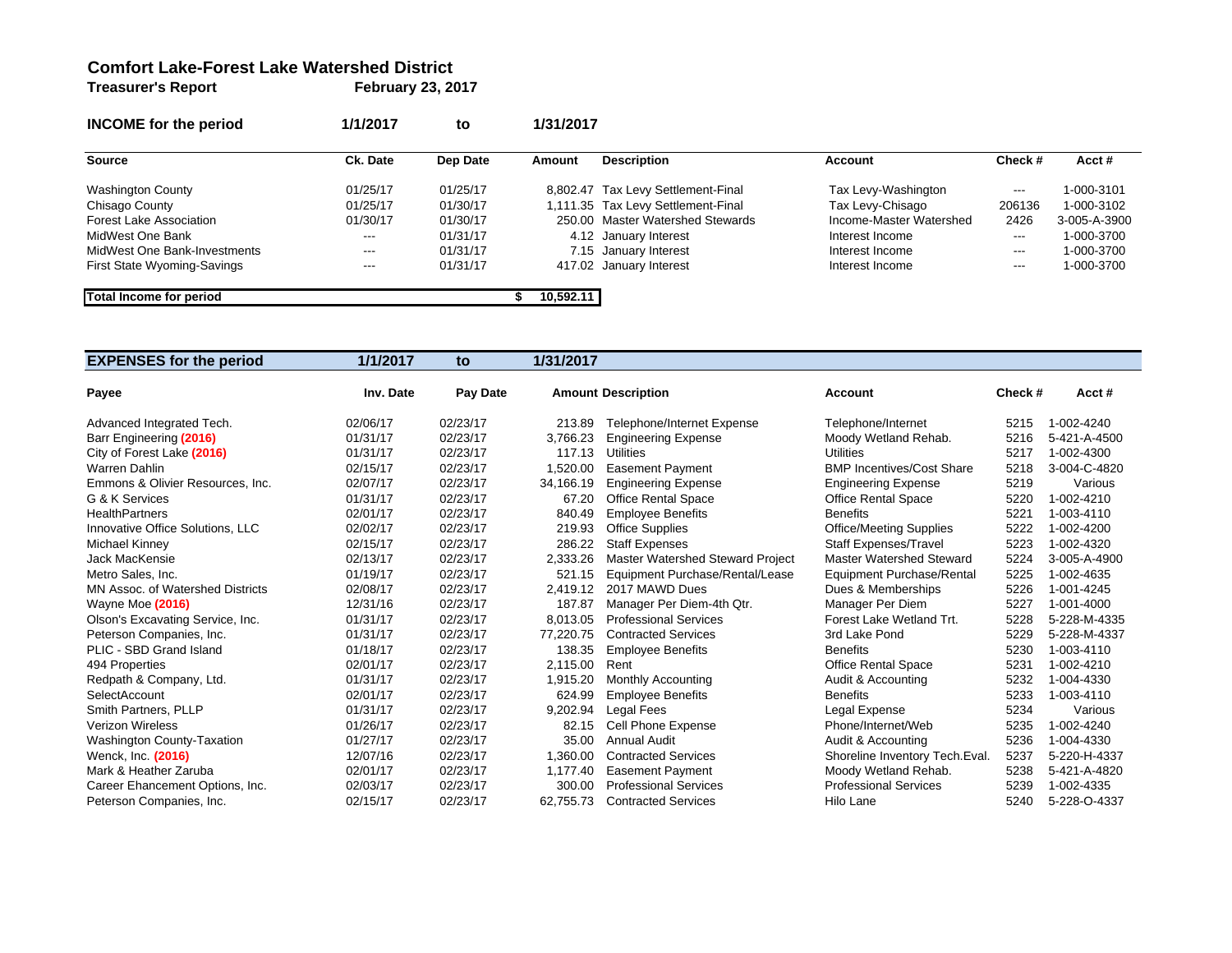| <b>EXPENSES for the period</b>   | 1/1/2017  | to       | 1/31/2017                                   |                                  |                           |               |              |
|----------------------------------|-----------|----------|---------------------------------------------|----------------------------------|---------------------------|---------------|--------------|
| Payee                            | Inv. Date | Pay Date | <b>Amount Description</b><br><b>Account</b> |                                  | Check#                    | Acct#         |              |
| <b>ELECTRONIC PAYMENTS:</b>      |           |          |                                             |                                  |                           |               |              |
| January Wages/Taxes/Benefits     | 01/31/17  | 01/31/17 | 21.546.52                                   | Dec Wages/Taxes/Benefits         | Wages/Taxes/Benefits      | <b>Direct</b> | Various      |
| MyPay (for direct deposits)      | 01/31/17  | 01/31/17 | 495.85                                      | Payroll Direct Deposits/Year-End | <b>Accounting Expense</b> | EFT           | 1-004-4330   |
| December Manager Per Diem/Taxes  | 12/31/16  | 01/31/17 | 1,350.00                                    | Manager Per Diem/Taxes           | Manager Per Diem          | Direct        | 1-001-4000   |
| <b>Xcel Energy</b>               | 01/10/17  | 02/10/17 | 286.04                                      | Utilities                        | <b>Utilities</b>          | EFT           | 1-002-4300   |
| Midcontinent                     | 01/10/17  | 02/10/17 | 115.00                                      | Telephone/Internet               | Telephone/Internet        | EFT           | 1-002-4240   |
| T-Mobile                         | 01/01/17  | 02/01/17 | 24.30                                       | Telephone/Internet               | Miscellaneous             | EFT           | 3-010-A-4240 |
| <b>Card Services</b>             | 01/23/17  | 02/23/17 | 278.92                                      | <b>Credit Card Expense</b>       | Various                   | EFT           | Various      |
| <b>Total Expenses for period</b> |           |          | \$235,695.87                                |                                  |                           |               |              |

| <b>Cash Balances</b>      | 1/1/2017       | <b>Income</b> | <b>Expenses</b>          | Transfers    | 1/31/2017      |
|---------------------------|----------------|---------------|--------------------------|--------------|----------------|
|                           |                |               |                          |              |                |
| <b>Checking Account</b>   | 56,601.47      | 1,361.35      | 155,185.00               | 121,000.00   | 23,777.82      |
| Savings Account           | 93,995.06      | 4.12          | $\overline{\phantom{a}}$ |              | 93,999.18      |
| <b>Investment Savings</b> | 54.339.97      | 7.15          |                          |              | 54.347.12      |
| Savings Account           | 987.837.86     | 9.219.49      |                          | (121,000.00) | 876,057.35     |
| <b>Total Funds:</b>       | \$1,192,774.36 | \$10.592.11   | \$155.185.00             | \$0.00       | \$1,048,181.47 |

#### **2017**

| <b>FUND BALANCE</b>                              | <b>Unaudited</b><br><b>Fund Balance</b><br>@12/31/16 | Year-to-Date<br><b>Income</b> | Year-to-Date<br><b>Expenditures</b> | <b>Unaudited Fund Balance</b><br>@01/31/17 |
|--------------------------------------------------|------------------------------------------------------|-------------------------------|-------------------------------------|--------------------------------------------|
| General Fund<br>Program & Project Implementation | \$134,071.52<br>\$828,373.96                         | 0.00<br>678.29                | 24.844.56<br>211.599.94             | \$109,226.96<br>\$617,452.31               |
| <b>ITOTAL DISTRICT FUND BALANCE</b>              | \$962,445.48                                         | \$678.29                      | \$236,444.50                        | \$726,679.27                               |

| 2016                                |                     |               |                                |                               |
|-------------------------------------|---------------------|---------------|--------------------------------|-------------------------------|
|                                     | <b>Fund Balance</b> | Year-to-Date  | Year-to-Date                   | <b>Unaudited Fund Balance</b> |
| <b>FUND BALANCE</b>                 | @12/31/15           | <b>Income</b> | <b>Expenditures</b>            | @12/31/16                     |
| General Fund                        | \$191,945.42        | 243.046.95    | 300.920.85                     | \$134,071.52                  |
| Program & Project Implementation    | \$1.239.054.00      | 1.026.388.28  | 1,437,068.32                   | \$828,373.96                  |
| <b>ITOTAL DISTRICT FUND BALANCE</b> | \$1.430.999.42      |               | $$1,269,435.23$ \$1,737,989.17 | \$962,445.48                  |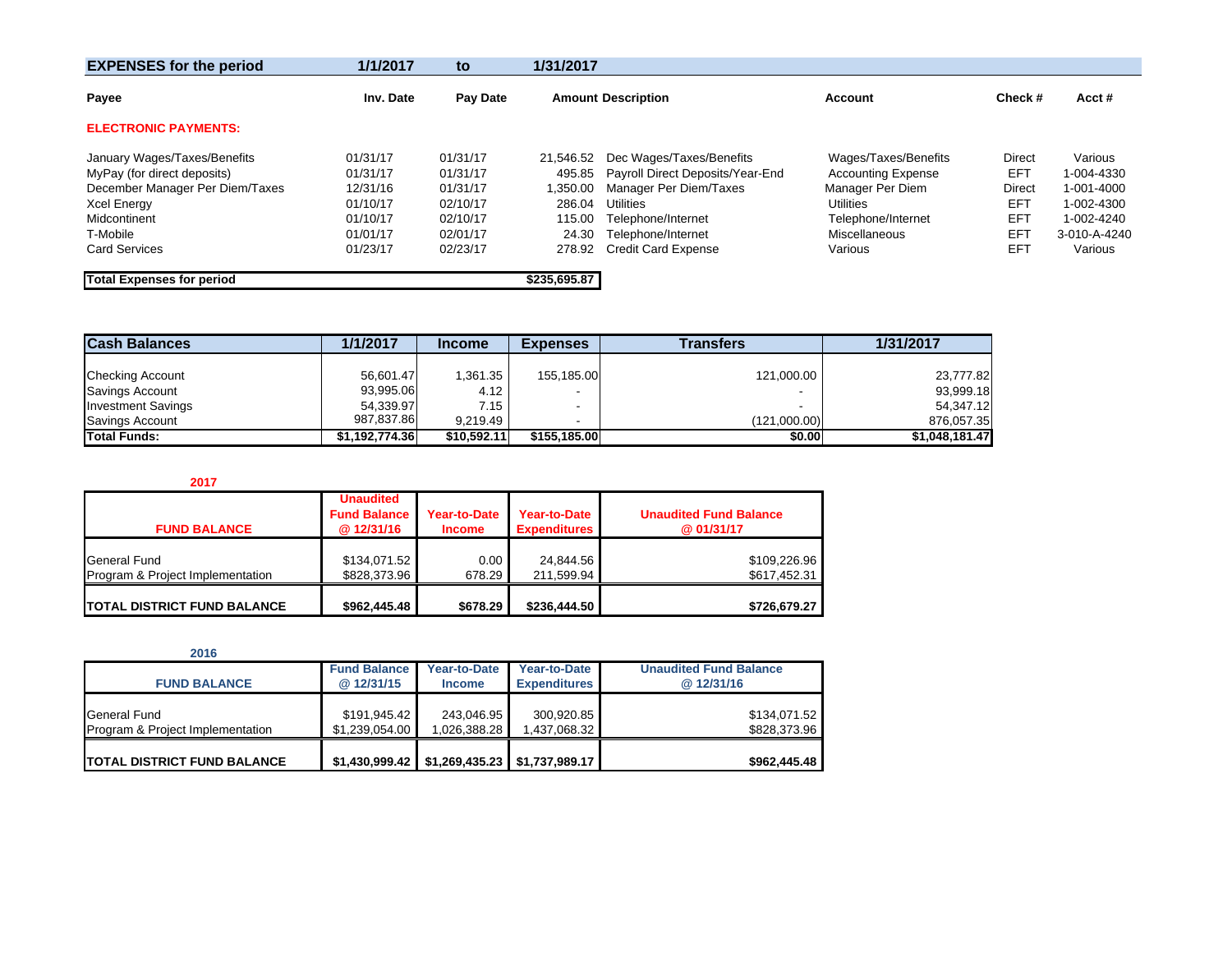# **COMFORT LAKE - FOREST LAKE WATERSHED DISTRICT**

## **RECAP - AS OF JANUARY 31, 2017**

| <b>Budget Category</b> |                       | <b>Budget Item</b>                        | 2017<br><b>Budget</b> | Current<br>Month         | <b>Year-to-Date</b>      | Over/(Under)<br><b>Budget</b> | <b>YTD Percentage</b><br>of Budget |
|------------------------|-----------------------|-------------------------------------------|-----------------------|--------------------------|--------------------------|-------------------------------|------------------------------------|
| ADMINISTRATIVE         |                       | <b>ADMINISTRATION</b>                     |                       |                          |                          |                               |                                    |
|                        | <b>REVENUE</b>        |                                           |                       |                          |                          |                               |                                    |
|                        |                       | <b>TAX LEVY</b>                           | 256,000.00            | $\overline{\phantom{a}}$ | $\overline{\phantom{0}}$ | (256,000.00)                  | 0.00%                              |
|                        |                       |                                           |                       |                          |                          |                               |                                    |
|                        | <b>TOTAL REVENUE:</b> |                                           | \$256,000.00          | \$0.00                   | \$0.00                   | $(\$256,000.00)$              | 0.00%                              |
|                        |                       |                                           |                       |                          |                          |                               |                                    |
|                        | <b>EXPENSES:</b>      |                                           |                       |                          |                          |                               |                                    |
|                        |                       | <b>GENERAL ADMINISTRATION</b>             | 282,577.00            | \$24,844.56              | \$24,844.56              | (257, 732.44)                 | 8.79%                              |
|                        |                       |                                           |                       |                          |                          |                               |                                    |
|                        |                       | <b>TOTAL EXPENDITURES:</b>                | \$282,577.00          | \$24,844.56              | \$24,844.56              | $(\$257,732.44)$              | 8.79%                              |
|                        |                       |                                           |                       |                          |                          |                               |                                    |
|                        |                       |                                           |                       |                          |                          |                               |                                    |
|                        |                       | <b>REVENUE OVER/(UNDER) EXPENDITURES:</b> | $(\$26,577.00)$       | $(\$24,844.56)$          | $(\$24,844.56)$          | \$1,732.44                    |                                    |

|                  | <b>PROJECTS/PROGRAMS</b>             |                                                                                                  |                          |                 |                  |                  |
|------------------|--------------------------------------|--------------------------------------------------------------------------------------------------|--------------------------|-----------------|------------------|------------------|
| <b>REVENUE</b>   |                                      |                                                                                                  |                          |                 |                  |                  |
|                  | <b>TAX LEVY</b>                      | 742,000.00                                                                                       | $\overline{\phantom{a}}$ |                 | (742,000.00)     | 0.00%            |
|                  | <b>GRANT REVENUE</b>                 | 492,299.00                                                                                       | $\sim$                   |                 | (492, 299.00)    | 0.00%            |
|                  | OTHER (INCLUDE INTEREST/PERMIT FEES) | 122,500.00                                                                                       | 678.29                   | 678.29          | (121, 821.71)    | 0.55%            |
|                  |                                      |                                                                                                  |                          |                 |                  |                  |
|                  |                                      | \$1,356,799.00                                                                                   | \$678.29                 | \$678.29        | (\$1,356,120.71) | 0.05%            |
|                  |                                      |                                                                                                  |                          |                 |                  |                  |
| <b>EXPENSES:</b> |                                      |                                                                                                  |                          |                 |                  |                  |
|                  | <b>PROGRAMS</b>                      | 895,160.00                                                                                       | 40,387.87                | 40,387.87       | (854,772.13)     | 4.51%            |
|                  | <b>PROJECTS</b>                      | 720,658.00                                                                                       | 171,212.07               | 171,212.07      | (549, 445.93)    | 23.76%           |
|                  |                                      |                                                                                                  |                          |                 |                  |                  |
|                  |                                      | \$1,615,818.00                                                                                   | \$211,599.94             | \$211,599.94    | (\$1,404,218.06) | 13.10%           |
|                  |                                      |                                                                                                  |                          |                 |                  |                  |
|                  |                                      |                                                                                                  |                          |                 | \$48,097.35      |                  |
|                  |                                      | <b>TOTAL REVENUE:</b><br><b>TOTAL EXPENDITURES:</b><br><b>REVENUE OVER/(UNDER) EXPENDITURES:</b> |                          | (S259, 019, 00) | (S210, 921.65)   | $(\$210,921.65)$ |

| <b>TOTAL</b> |                       | <b>TOTAL-COMFORT LAKE-FOREST LAKE</b>     |                  |                  |                |                  |        |
|--------------|-----------------------|-------------------------------------------|------------------|------------------|----------------|------------------|--------|
|              | <b>REVENUE</b>        |                                           |                  |                  |                |                  |        |
|              |                       | <b>TAX LEVY</b>                           | 998,000.00       | $\sim$ .         |                | (998,000.00)     | 0.00%  |
|              |                       | <b>GRANT REVENUE</b>                      | 492,299.00       | $\sim$           |                | (492, 299.00)    | 0.00%  |
|              |                       | <b>OTHER (INCLUDES INTEREST)</b>          | 122,500.00       | 678.29           | 678.29         | (121, 821.71)    | 0.55%  |
|              |                       |                                           |                  |                  |                |                  |        |
|              | <b>TOTAL REVENUE:</b> |                                           | \$1,612,799.00   | \$678.29         | \$678.29       | (\$1,612,120.71) | 0.04%  |
|              |                       |                                           |                  |                  |                |                  |        |
|              | <b>EXPENSES:</b>      |                                           |                  |                  |                |                  |        |
|              |                       | <b>GENERAL ADMINISTRATION</b>             | 282,577.00       | 24,844.56        | 24,844.56      | (257, 732.44)    | 8.79%  |
|              |                       | <b>PROGRAMS</b>                           | 895,160.00       | 40,387.87        | 40,387.87      | (854,772.13)     | 4.51%  |
|              |                       | <b>PROJECTS</b>                           | 720,658.00       | 171,212.07       | 171,212.07     | (549, 445.93)    | 23.76% |
|              |                       |                                           |                  |                  |                |                  |        |
|              |                       | <b>TOTAL EXPENDITURES:</b>                | \$1,898,395.00   | \$236,444.50     | \$236,444.50   | (\$1,661,950.50) | 12.45% |
|              |                       |                                           |                  |                  |                |                  |        |
|              |                       | <b>REVENUE OVER/(UNDER) EXPENDITURES:</b> | $(\$285,596.00)$ | $(\$235,766.21)$ | (\$235,766.21) | \$49,829.79      |        |

| Percentage |  |
|------------|--|
| f Budget   |  |
|            |  |
|            |  |
| 0.00%      |  |
|            |  |
| $0.00\%$   |  |
|            |  |
|            |  |
| 8.79%      |  |
|            |  |
| 8.79%      |  |
|            |  |
|            |  |

| 0.00%    |
|----------|
| $0.00\%$ |
| 0.55%    |
|          |
| 0.05%    |
|          |
|          |
| 4.51%    |
| 23.76%   |
|          |
|          |
| 13.10%   |
|          |